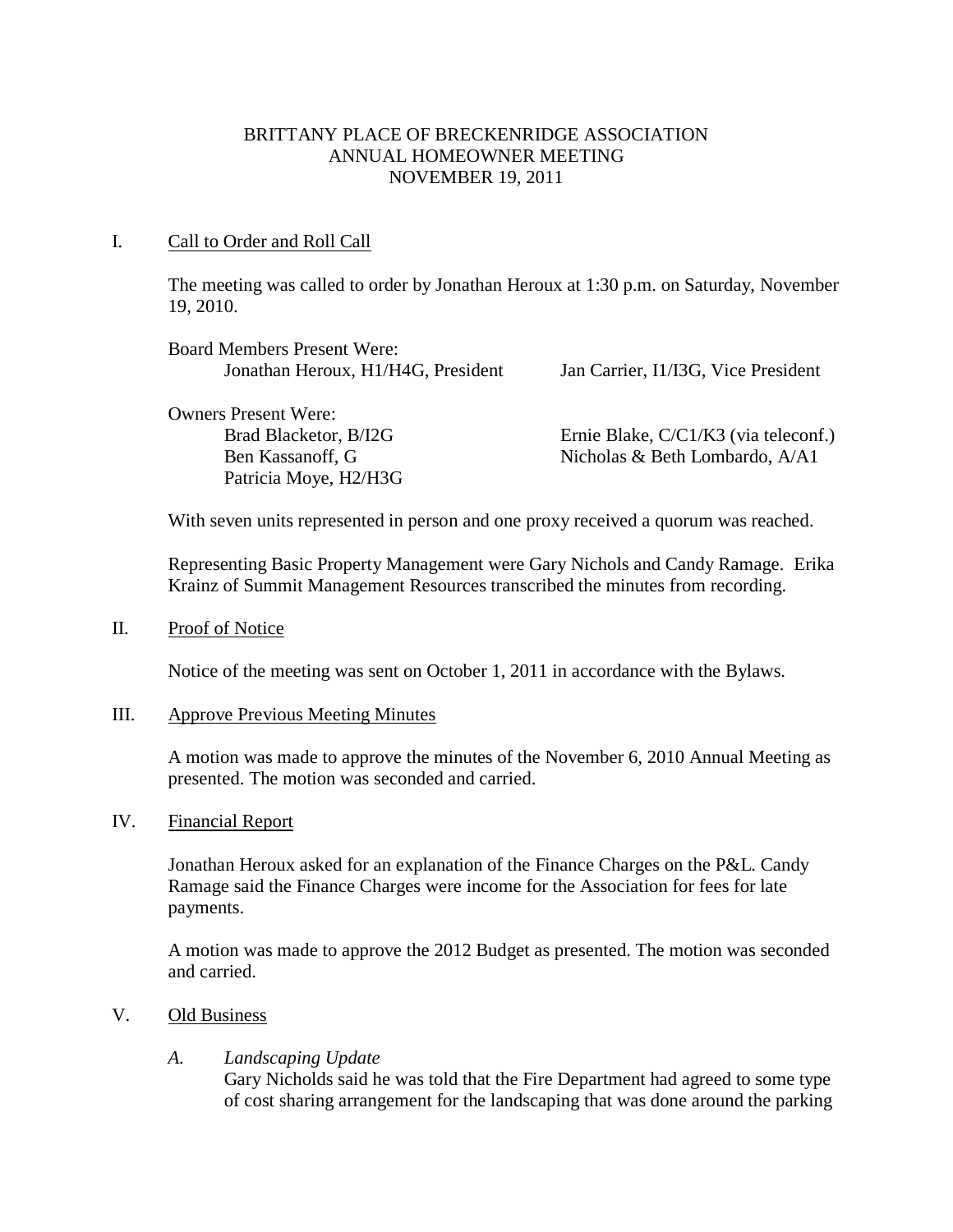*Brittany Place Homeowner Association Annual Meeting 11/19/11 Page 2 of 3*

> lot at a cost of \$4,000 – 5,000. His contact at the Fire Department resigned before this issue was resolved. The new contact, Laurie Miller, has agreed to present the information to the Board if Gary can get something in writing from Dan Ulmer. She recommended trying to get this done in 2011 before funding is cut in 2012. Gary will research any reference to this issue in past meeting minutes.

#### VI. New Business

*A. Snow Plowing*

An owner commented that the plow contractor should be instructed to plow properly to provide adequate clearance between the houses and to provide enough parking space. Gary Nicholds said that area was all hand shoveled. There is an issue with ice accumulation from melting snow. An owner asked management to knock down the icicles regularly.

A motion was made to authorize Gary Nicholds to get bids to address the driveway drainage issue. The motion was seconded and carried. The expense will be paid out of the operating budget.

Gary will ask the plow contractor not to pile snow against the south sides of the garages.

## *B. Bid Approvals*

Gary Nicholds was asked to email bids to the Board for approval between Annual Meetings.

## *C. Landscaping*

An owner commented that the area between his house and the one next door was over watered during the summer. Gary Nicholds will address this with the landscaping contractor.

## *D. Parking Chain and Post*

There was discussion at the last meeting about installing a post and chain to secure the parking area. Jonathan Heroux said the "No Parking" signs seemed to have alleviate the problem with unauthorized parking. He suggested going through another winter before taking any action.

*E. Owner Directory*

Ernie Blake said the owner directory had not been updated since 2009. All owners present indicated they were willing to share their contact information. Gary Nicholds will check with the other owners.

## *F. Fire Department Lot*

The Fire Chief requested that Brittany Place renters not park in their lot.